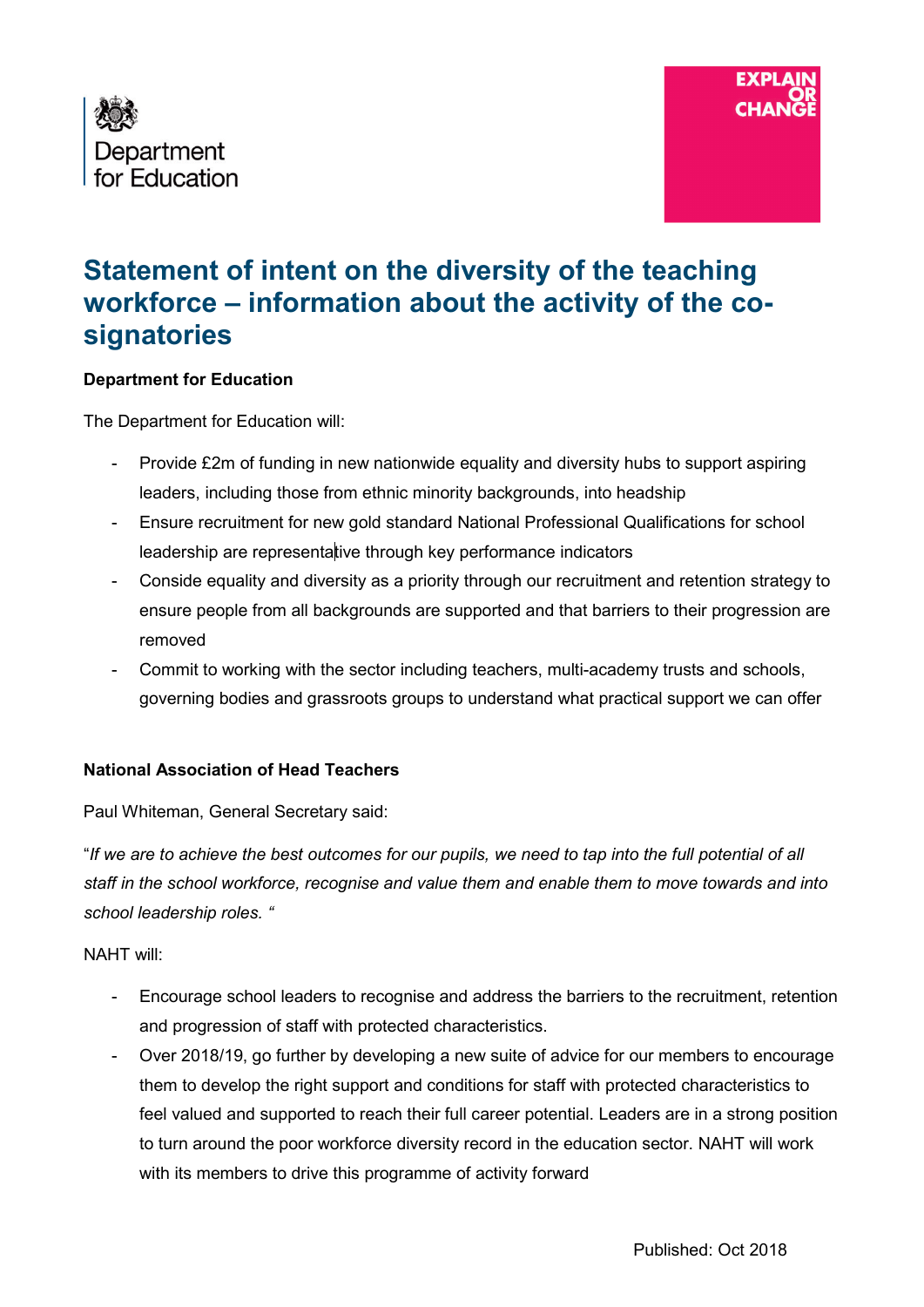## **Association of School and College Leaders**

Anna Cole, ASCL Parliamentary and Inclusion Specialist and Policy Lead for Equalities and Diversity, said:

*"ASCL is committed to supporting and promoting equality and diversity in the teacher and school leader workforce. We wholeheartedly welcome today's announcement and we are already working with the DfE and others in a variety of ways to promote equalities in the education workforce, particularly in education leadership."*

ASCL will:

- Work closely with the DfE and other partners on the delivery of the Equalities and Diversities agenda
- Put in place from October 2018 a new Committee of ASCL Council (ASCL's policy-making body formed from a group of elected ASCL members) dedicated to Equalities and Inclusion
- Continue to chair a group of key education stakeholders on increasing the diversity of school and college leaders
- Endorse and encourage flexible working options to our members and develop cases studies of successful working practices to share with the sector
- Continue to promote equalities and showcase the diversity of our membership on our website and in our Leader magazine

#### **Chartered College of Teaching**

Professor Dame Alison Peacock, CEO of the Chartered College of Teaching said:

*"The important role schools play in supporting community cohesion is needed now more than ever. With our communities becoming more diverse, schools need to reflect the areas where their pupils grow up. The positive impact of visible role models on young people from different backgrounds cannot be underestimated, it can help encourage pupils - no matter their ethnicity, gender or sexuality - to embrace who they are and be the best that they can be.*

*However, if teaching is to reflect our communities, teachers from different backgrounds need to see that they will have the opportunities to enter the profession and, importantly, have the same opportunities for progression and leadership. At the Chartered College we don't want to see the best teachers running into the closed doors of leadership because of their gender, ethnicity or sexuality. We want schools and pupils to benefit from teacher and leaders from all walks of life. That's why the Chartered College is happy to support this drive for a more diverse workforce."*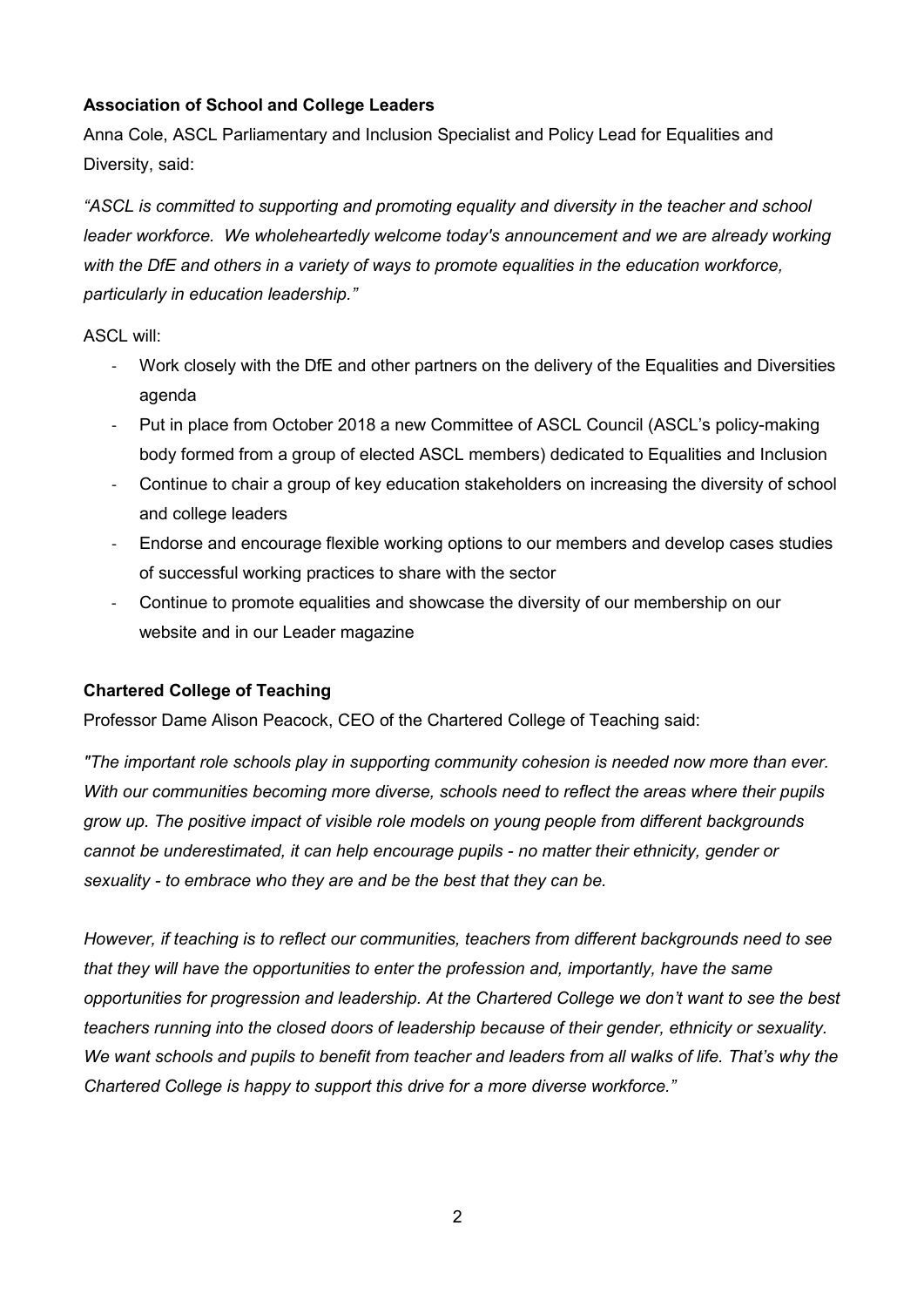CCOT will:

- Work with the profession - through our Leadership Develop Advisory Group and elsewhere to ensure that in the 21st century we no longer see a disparity between the diversity of our pupils and the diversity of our teachers and leaders

#### **National Governance Association**

Emma Knights, Chief Executive of the National Governance Association said:

*"For some time, the National Governance Association has been concerned about the underrepresentation of people from ethnic minorities on school governing boards as data from our annual survey has repeatedly shown a disconnect between the proportion of governors and trustees from ethnic minorities and the proportion of the population from ethnic minorities. We are delighted that the Department for Education and indeed the government as a whole is setting out this commitment to tackle underrepresentation both in the workforce and on governing boards. Diversity on boards makes for better decision making and will increase diversity across all levels of schools and trusts. This is important so that our increasingly diverse pupil population are better included in decision-making and have a stronger sense of belonging, with role models to grow their aspirations and belief in what they can achieve. Governing boards should reflect the communities they serve as well as the wider society in which young people live in."*

The NGA will:

- Continue to deliver the 'Everyone on Board' campaign, in conjunction with Inspiring Governance. Recognising the long term issue of the underrepresentation of people from ethnic minorities on school governing boards, earlier this year the National Governance Association launched this campaign. This campaign set out to highlight to governing boards why it is important that they are diverse, and provides resources to governing boards to enable them to create this change. The campaign also encourages people from ethnic minorities and those aged under 40 to become a school governor by demonstrating how their skills and lived experience can make a valuable and significant contribution to schools and the pupils and staff within them. Since its launch in June 2018, over 300 volunteers have signed up to become a school governor as a direct result of the campaign.

#### **Bame Ed**

Allana Gay, Amjad Ali, Penny Rabiger, Nick Dennis, Lizana Oberholzer, Abdul Chohan, Hannah Tyreman steering group of BAMEed said:

*"We are encouraged that the Department of Education has cemented their commitment to a diverse education workforce at all levels of seniority. We look forward to working with them and our cosignatories on the actions towards creating substantive, sustained diversity in education."*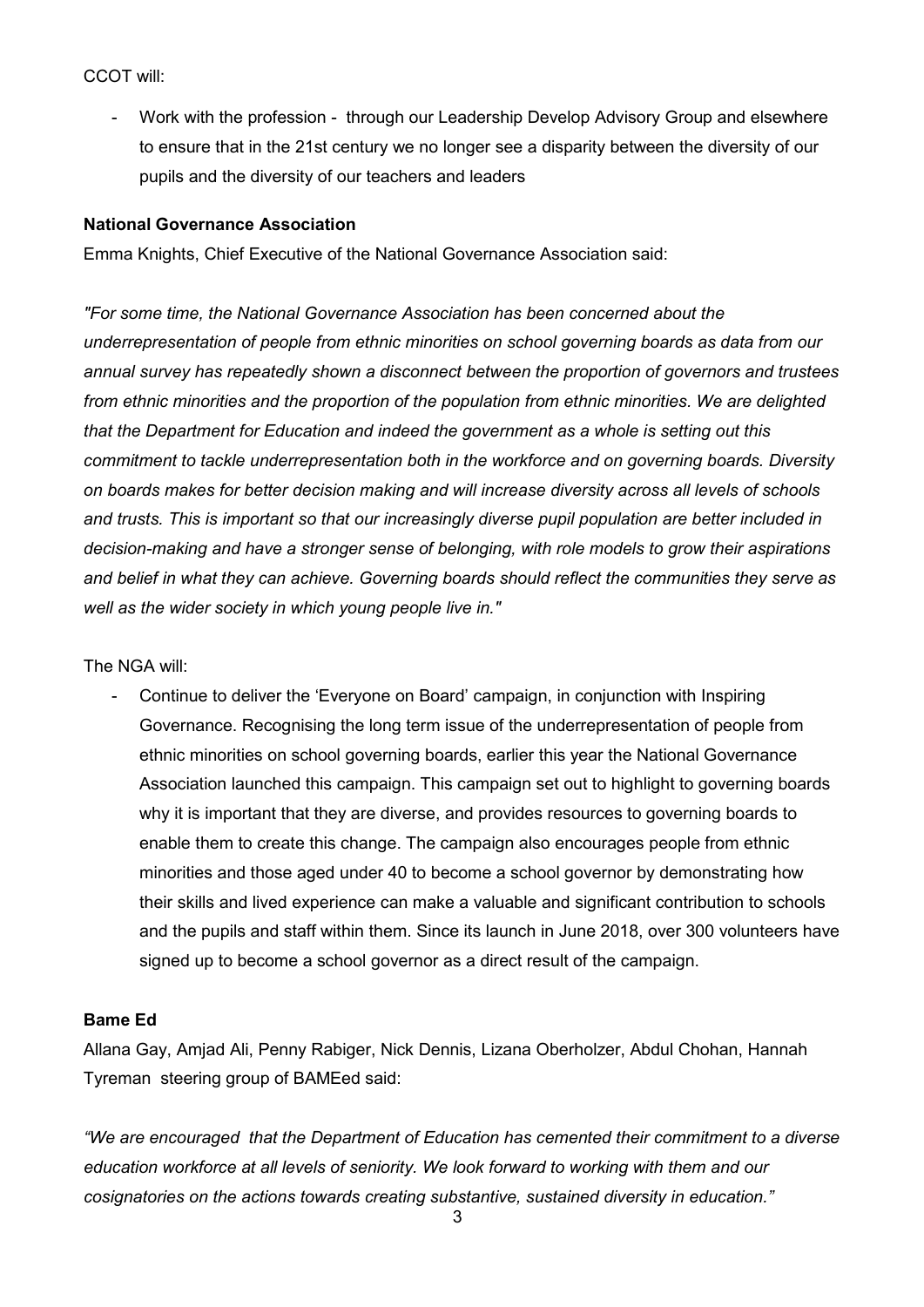BAMEed will:

- Advance the education sector in general (and particularly amongst education leadership) on the subject of ethnic diversity and to promote research to develop all aspects of that subject
- Work in partnership to increase ethnic diversity on entry to ITT and leadership programmes
- Work to develop a sustainable model of mentorship and networking that will allow BAME educators across the country to be supported
- Promote equality and diversity for the public benefit by:
	- o Promoting activities to empower BAME educators
	- o Promoting activities to foster understanding between people from diverse backgrounds
	- $\circ$  Promoting engagement with non BAME educators to cultivate a sentiment in favour of equality and diversity
	- o Conducting or supporting research on equality and diversity issues

#### **Women Ed**

Sameena Choudry, Jules Daulby, Keziah Featherstone, Vivienne Porritt and Hannah Wilson, cofounders and national leaders of #WomenEd, said:

*"We support the Department for Education and co-signatories in prioritising a coherent, cohesive approach to develop a more diverse workforce in schools so that our students and our communities see themselves in the adults that support, teach and lead them.* 

Women Ed will:

- Continue to connect, support and empower aspiring and existing women leaders
- Champion the importance and value of a more diverse workforce
- Advocate for flexible working practices to enable teachers to progress and have a family life
- Collaborate with partners to achieve a more equitable balance in terms of gender and ethnicity in leadership roles
- Collaborate with other grassroots movements to explore the intersectionality of our Workforce's protected characteristics

#### **LGBT Ed**

Hannah Jepson, co-founder of LGBT Ed said:

*"We are delighted to support the DfE's statement of intent and believe that EDI is an absolutely vital part of education. We need to support our LGBT+ community in education to be themselves, so that*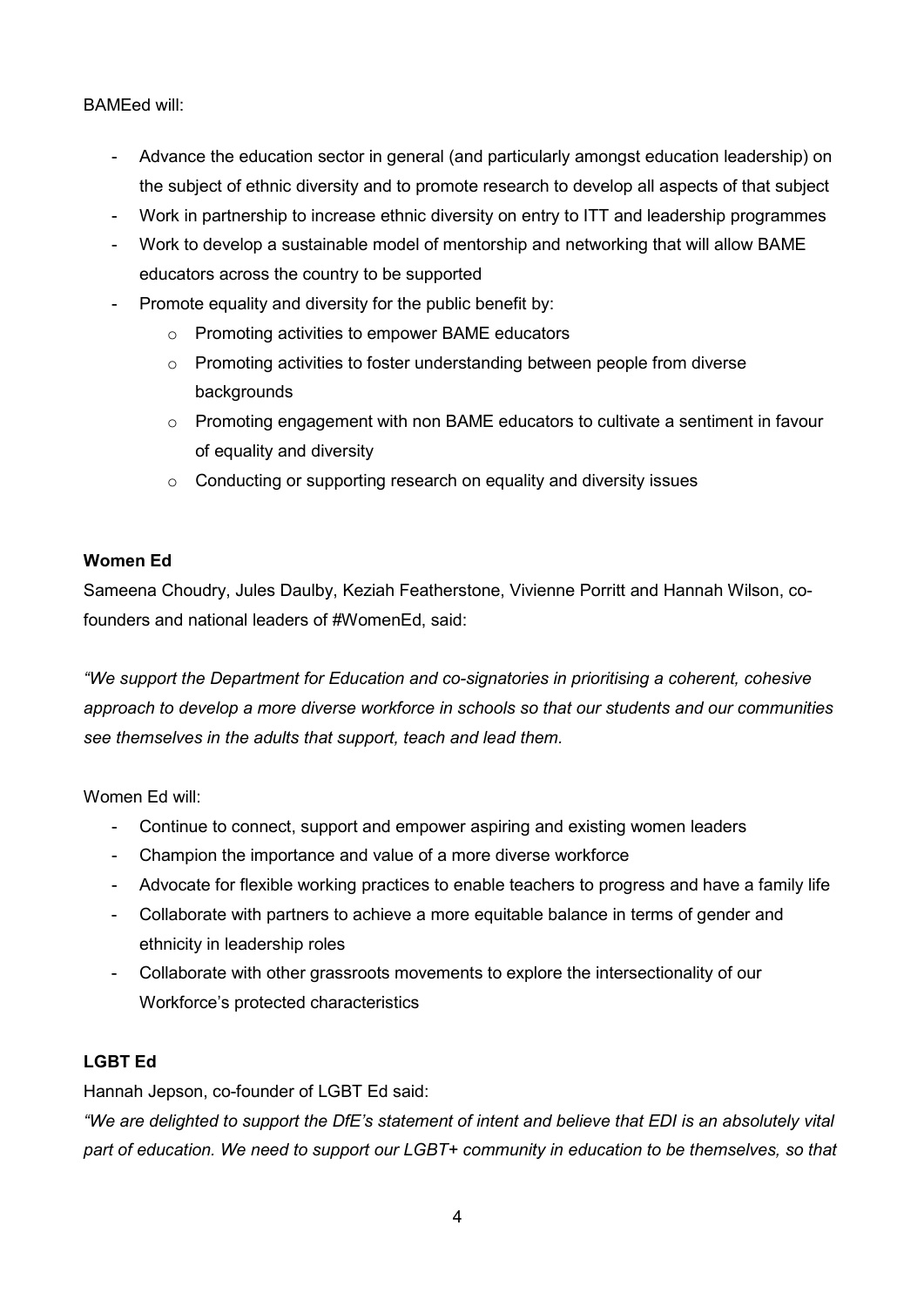*can show our students there is a richness in society that they can be a part of without fear of intolerance or hatred. "*

LGBT Ed will:

- Continue to grow our network so that we can build deep understanding of the lived experiences of the LGBT+ community in education
- Ensure we give our network the chance to meet, debate and share best practice.
- Share best practice by keeping our network informed of the latest research
- Continue to work with DfE and other partner organisations to make sure the wider debate Is more inclusive of LGBT+ issues
- Build strong relationships with corporate partners who have a great track record of making their workplace an inclusive environment

## **Disability Ed**

Vivienne Porritt, Ruth Golding, Maria Turkenburg and Lyn Haynes, members of the #DisabilityEd Development Group, said

*"We value the recognition of teachers with a disability by the Department for Education and the importance of a diverse workforce in schools. We want all people with a disability to receive genuine support and accommodation so that their talent is retained by schools.* 

Disability Ed will:

- Educate people to see beyond labels and think differently about disability
- Raise awareness of the inequity experienced by many people with a disability in education
- Advocate for colleagues with a disability to receive the appropriate support and accommodation to enable them to work in education without apology

## **Ambition School Leadership and the Institue for Teaching**

Melanie Renowden, deputy CEO said:

*"Ambition School Leadership is a national charity with the mission to end educational disadvantage through transformative school leadership. We deliver leadership development programmes at all levels - from teachers aspiring to their first middle leadership role through to multi-academy trust CEOs and governors. We are committed to increasing equality, diversity and inclusion in the school leadership workforce and welcome the Department for Education's announcement today."*

Ambition School Leadership and the Institute for Teaching will:

- Ensure all application forms for our leadership development programmes are anonymised